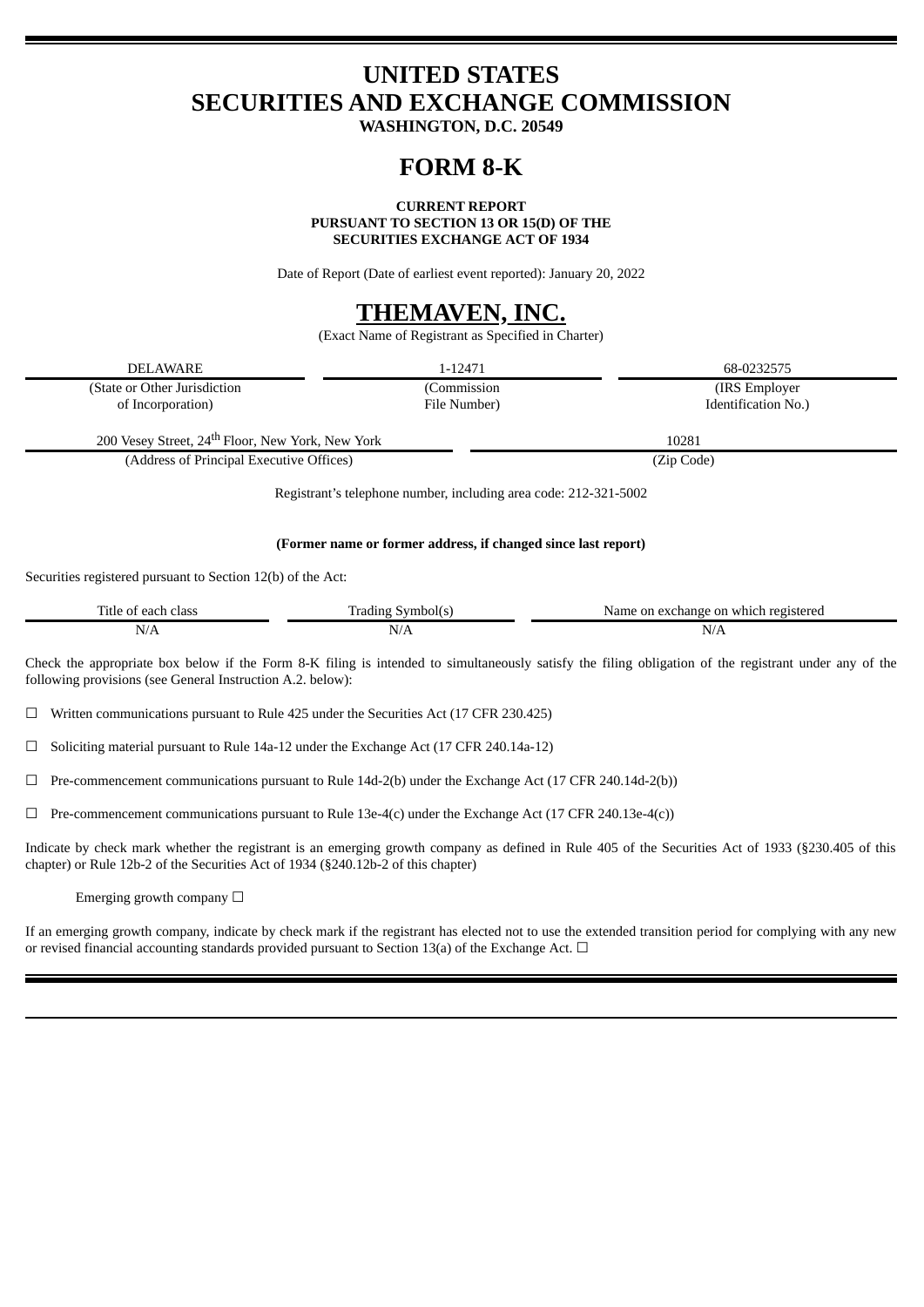## **Item 5.03. Amendments to Articles of Incorporation or Bylaws; Change in Fiscal Year**

The registrant (the "Company") anticipates that its corporate name will change from theMaven, Inc. to The Arena Group Holdings, Inc. on or about February 3, 2022. The name change was approved by the Company's board of directors (the "Board") through the filing of a Certificate of Amendment to the Company's Amended and Restated Certificate of Incorporation (the "Certificate of Amendment") on January 20, 2022, as corrected through the filing of a Certificate of Correction to the Certificate of Amendment on January 26, 2022 (the "Certificate of Correction" and, together with the Certificate of Amendment, the "Certificate"). In accordance with Section 242(b)(1) of the Delaware General Corporation Law (the "DGCL"), stockholder approval of the name change was not required. A copy of the Certificate of Amendment and the Certificate of Correction are attached hereto as Exhibits 3.1 and 3.2 respectively, and are incorporated by reference herein. The name change does not affect the rights of the Company's security holders.

Pursuant to the Certificate, the Company also anticipates effecting a 1-for-22 reverse stock split (the "Reverse Stock Split") of the shares of the Company's common stock, par value \$0.01 per share (the "Common Stock"), that are outstanding as of February 2, 2022, the record date. As previously reported on our Current Report on Form 8-K, filed on November 18, 2020, the Company's stockholders holding more than a majority of the voting power of the Company approved the amendment to the Company's Amended and Restated Certificate of Incorporation on November 24, 2020, to effect, at the discretion of our Board, a reverse split of the Common Stock at a ratio determined by the Board in the range of 1-for-2 to 1-for-100, with such ratio to be determined by the Board in its discretion, without reducing the authorized number of shares of Common Stock. Following approval from the stockholders, and after a delay, on January 20, 2022 the Board determined to effect the Reverse Stock Split at a ratio of 1-for-22 and filed the Certificate with the Secretary of State of the State of Delaware.

A notice of corporate action was filed with the Financial Industry Regulatory Authority ("FINRA"), requesting approval to change the Company's corporate name and trading symbol, and to effect the Reverse Stock Split. The Company anticipates that the Reverse Stock Split will be effective at the open of trading on February 4, 2022 (the "Effective Date"), subject to final approval by FINRA.

As a result of the Reverse Stock Split, on the Effective Date, every twenty-two shares of issued and outstanding Common Stock will be automatically combined into one issued and outstanding share of Common Stock, without any change in the par value per share. No fractional shares will be issued as a result of the Reverse Stock Split. Any fractional shares that would otherwise have resulted from the Reverse Stock Split will be rounded up to the next whole number. The Reverse Stock Split will reduce the number of shares of Common Stock outstanding from 277,924,445 shares to approximately 12,632,929 shares, subject to adjustment for the rounding up of fractional shares, assuming the number of shares outstanding does not change. The number of authorized shares of Common Stock under the Amended and Restated Certificate of Incorporation will remain unchanged at 1,000,000,000 shares. The new CUSIP number for the Common Stock following the Reverse Stock Split will be 040044 109.

The information set forth herein is qualified in its entirety by reference to the complete text of the Certificate of Amendment and Certificate of Correction, copies of which are filed with this Current Report on Form 8-K as Exhibits 3.1 and 3.2, respectively.

## **Item 9.01. Financial Statements and Exhibits**

*(d) Exhibits*

| <b>Exhibit Number Description</b> |                                                                                                                                                                                                       |
|-----------------------------------|-------------------------------------------------------------------------------------------------------------------------------------------------------------------------------------------------------|
| 3.1                               | Certificate of Amendment of the Amended and Restated Certificate of Incorporation, filed with the Secretary of State of the State of<br>Delaware on January 20, 2022                                  |
| 3.2                               | Certificate of Correction of the Certificate of Amendment of the Amended and Restated Certificate of Incorporation, filed with the<br>Secretary of State of the State of Delaware on January 26, 2022 |
| 104                               | Cover Page Interactive Data File (embedded within the Inline XBRL document)                                                                                                                           |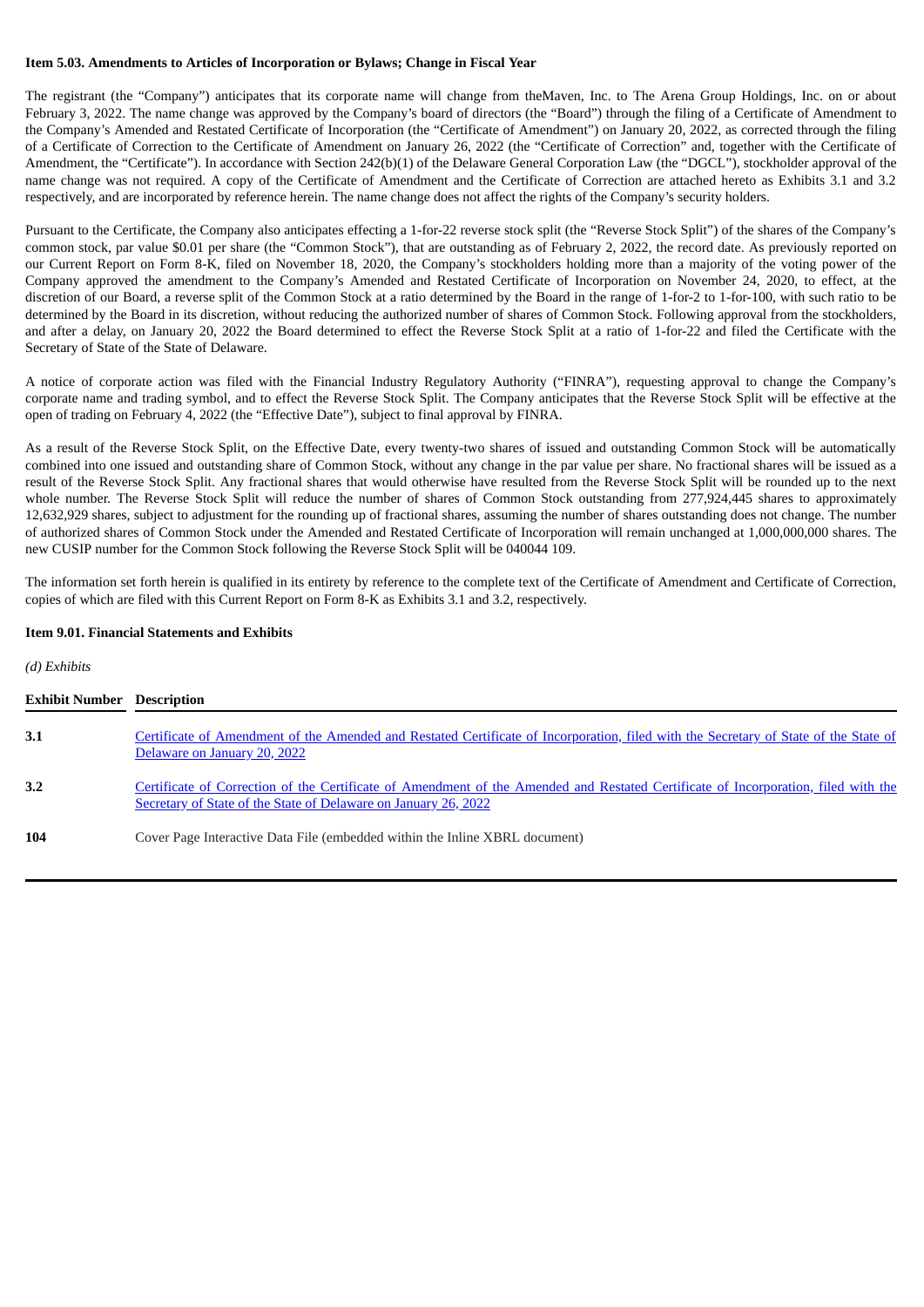## **SIGNATURES**

Pursuant to the requirements of the Securities Exchange Act of 1934, the registrant has duly caused this report to be signed on its behalf by the undersigned hereunto duly authorized.

## **THEMAVEN, INC.**

Dated: January 26, 2022 By: */s/ Douglas B. Smith* 

Name: Douglas B. Smith Title: Chief Financial Officer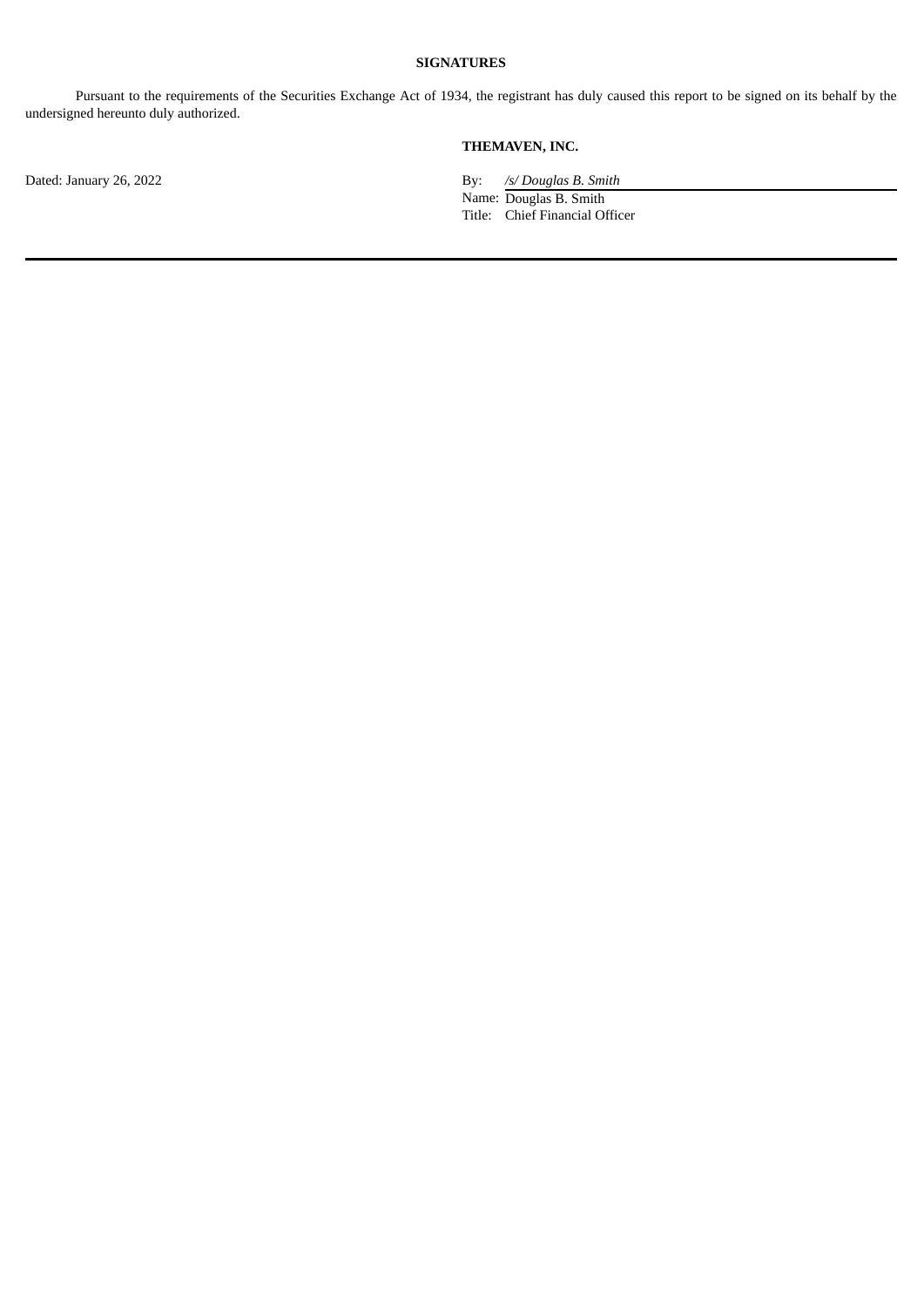### **CERTIFICATE OF AMENDMENT TO THE AMENDED AND RESTATED CERTIFICATE OF INCORPORATION OF THEMAVEN, INC.**

<span id="page-3-0"></span>theMaven, Inc. (the "Corporation"), a corporation duly organized and validly existing pursuant to the General Corporation Law of the State of Delaware, hereby certifies as follows:

FIRST: The name of the Corporation is "theMaven, Inc."

SECOND: Article I of the Corporation's Amended and Restated Certificate of Incorporation is hereby deleted in its entirety and replaced with the following new Article I, reading in its entirety as follows:

"1. The name of the Corporation is The Arena Group Holdings, Inc. (the "Corporation")."

THIRD: Article IV of the Corporation's Amended and Restated Certificate of Incorporation is hereby amended by adding the following paragraph immediately following the first paragraph of Article IV as follows:

"Effective at 8:00 p.m., Eastern Time, on January 27, 2022 (the "Effective Time"), every twenty-two (22) shares of Common Stock of the Corporation issued and outstanding or held as treasury shares shall thereupon, without any action on the part of the holder thereof or the Corporation, be reclassified and combined into one (1) share of validly issued, fully paid, and non-assessable share of Common Stock having a par value of \$0.01 per share, subject to the treatment of fractional share interests as described in the immediately following sentence (the "Reverse Stock Split"). Any fractional shares of Common Stock resulting from the Reverse Stock Split shall be rounded up to the next whole share."

FOURTH: All other provisions of the Amended and Restated Certificate of Incorporation shall remain unchanged.

FIFTH: Pursuant to Section 242 of the General Corporation Law of the State of Delaware, this amendment to the Amended and Restated Certificate of Incorporation of the Corporation has been duly adopted by the Corporation's Board of Directors.

SIXTH: This Certificate of Amendment shall be effective on January 27, 2022.

IN WITNESS WHEREOF, the Corporation has caused this Certificate of Amendment to the Amended and Restated Certificate of Incorporation to be duly executed by its authorized officer as of January 20, 2022.

theMaven, Inc.

By: */s/ Douglas B. Smith*

Name: Douglas B. Smith Title: Chief Financial Officer